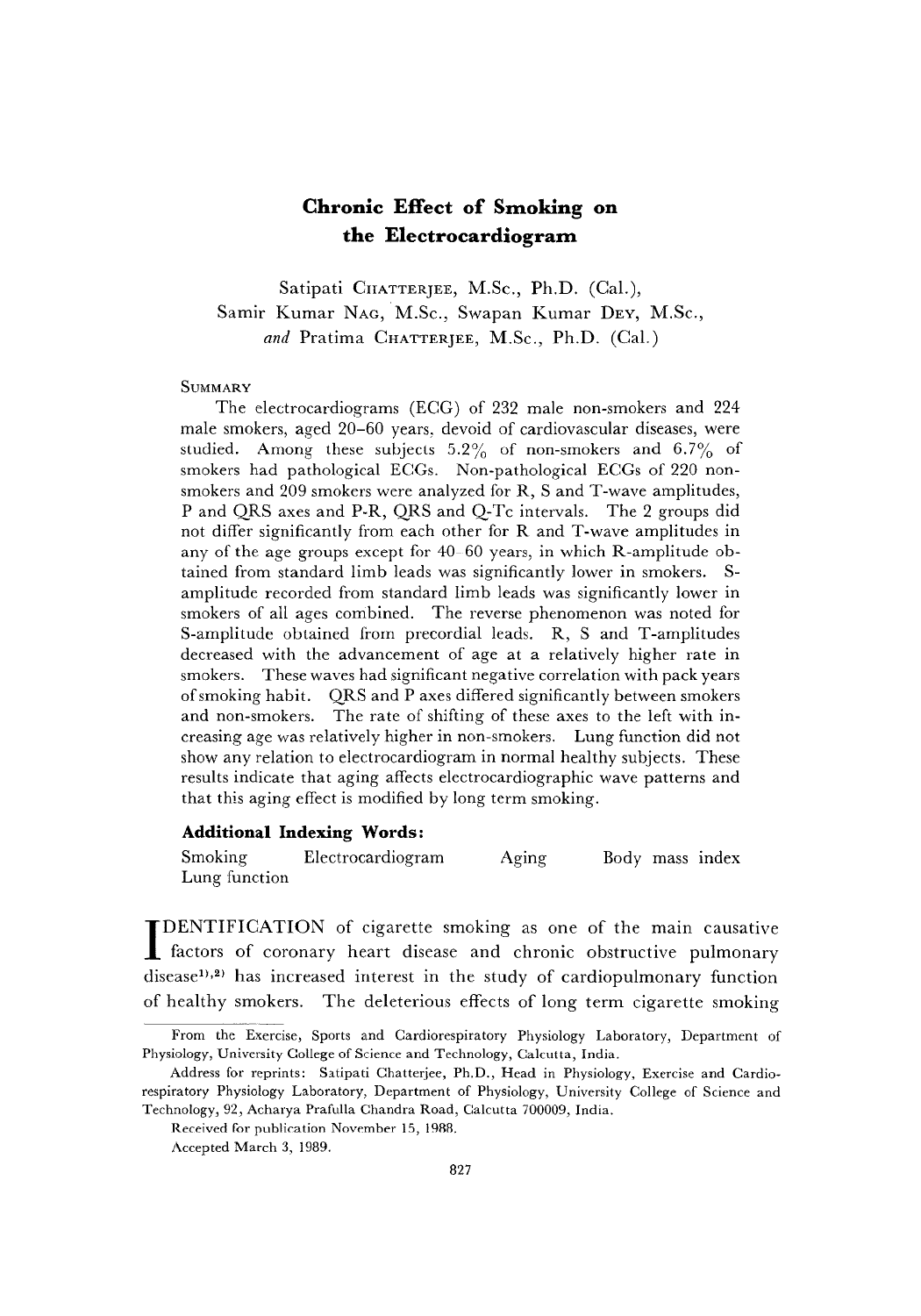on maximal aerobic capacity and pulmonary function of healthy asymptomatic subjects were demonstrated in our earlier reports.3),4) The acute effects of smoking on electrocardiogram (ECG) and blood pressure were also reported.5) The present study has evaluated the difference in resting electrocardiogram between healthy smokers and non-smokers and the effect of aging on it in these 2 groups.

Electrocardiograms were reported to have excellent correlations with chronic obstructive pulmonary disease.<sup>6)-8)</sup> But there has been no systematic attempt to investigate the interrelationship of lung function and electrocardiogram in healthy adult subjects. The need for such investigations was also realized by Rose et al.<sup>9)</sup> Therefore, this study also evaluated the interrelationships between lung function and ECG in healthy subjects.

## MATERIALS AND METHODS

A sample of 232 healthy male non-smokers and 224 healthy male smokers of the same age range was randomly selected from the population of university employees and students. The subjects were carefully screened at entry according to health criteria.<sup>10),11)</sup> Those individuals with a history of diabetes mellitus, hypertension (supine systolic blood pressure greater than 150 and diastolic blood pressure greater than 90mmHg), coronary heart disease, chronic obstructive pulmonary disease, rheumatic heart disease, chest deformities, metabolic disorders, renal disease, collagenosis and anemia were not included.

The electrocardiograms were recorded between 10 a.m. and 12 noon. The 12-lead electrocardiograms were recorded from each subject after an overnight abstinence from smoking on a BPL-Cardiart 108T model electrocardiograph. The ECG recorder used in this study met the performance requirements of single channel ECG recorders for conventional ECG recording recommended by the American Heart Association.12) The ECGs thus obtained were first classified into categories: (a) pathological ECG (ECG positive) and (b) non-pathological ECG (ECG negative). In interpreting the present ECGs for pathological ECG, the WHO version of the Minnesota Code9) was used. Electrocardiograms with one or several of the following changes were designated as ECG positive:

| i) Minnesota Code 1.1 (Major 'Q') |  |  |
|-----------------------------------|--|--|
|                                   |  |  |

| ii) |  |  | 4.1, 5.1, 5.2 (Major $ST/T$ depression) |  |
|-----|--|--|-----------------------------------------|--|
|-----|--|--|-----------------------------------------|--|

iii) " " " , " 6.1 (Complete AV block)

7.1 (Complete LBBB) and

8.3 (Arterial fibrillation)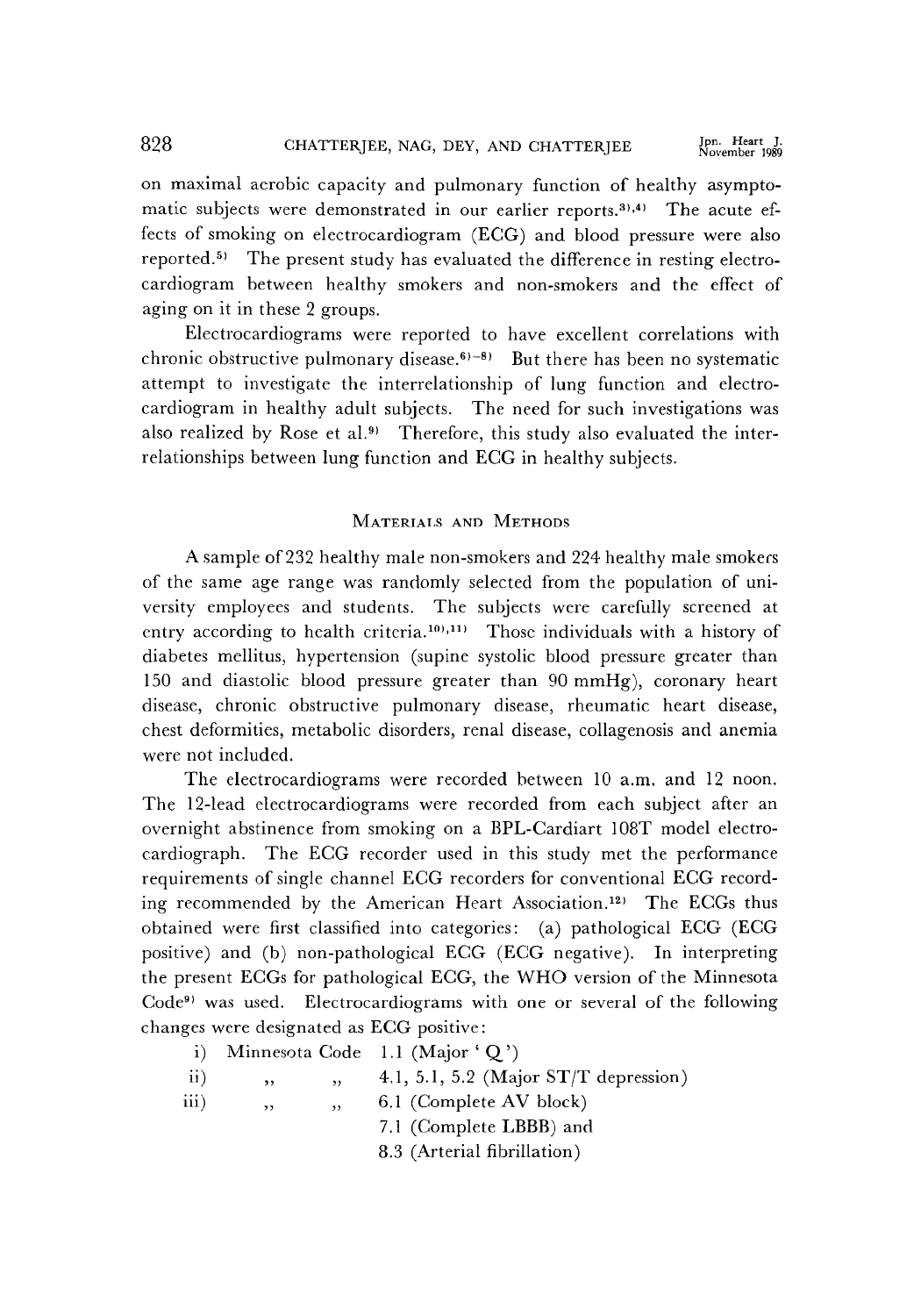#### Vol.  $30$ <br>No.  $6$ ELECTROCARDIOGRAPHIC CHANGES IN SMOKERS 829

The others were considered to be ECG negative.

The electrocardiographic variables on non-pathological ECGs were analyzed. Those examined in this investigation included R, S and T-wave amplitude, QRS axis, P-axis and P-R, QRS and  $Q-T_c$  interval durations. Both R and S wave amplitudes were measured according to Baden et al.13)

1) R and S amplitudes were measured in leads I, II and III; the largest R and S amplitudes in these leads were utilized. R-amplitudes and Samplitudes thus obtained were designated as 'R-amplitude A' and 'S-amplitude A', respectively.

2) The largest R-amplitude from  $V_4$ ,  $V_5$  and  $V_6$  and S-amplitude from  $V_1$ ,  $V_2$  and  $V_3$  were utilized. R- and S-amplitudes thus obtained were designated as 'R-amplitude B' and 'S-amplitude B', respectively.

Amplitude of the T-wave was measured in lead  $V_5$ . P-R, QRS and Q-T intervals were obtained from lead II. Wave amplitudes were measured to the nearest millimeter and durations were measured to the hundredth of a second. QRS and P-axes were calculated by Einthoven's triangle method. Q-T intervals were corrected  $(Q-T_c)$  for heart rate, and were obtained by dividing the measured Q-T interval by the square root of the R-R duration.

Spirometric lung functions were measured from each subject according to the method described elsewhere.4) From each spirogram forced vital capacity (FVC), forced expiratory volume in one second  $(FEV<sub>1</sub>)$  and mid expiratory flow rate (FEF 25-75%) were calculated and were expressed in body temperature, pressure saturated with water vapor (BTPS).

Body mass index (BMI) was calculated from the following formula14):

$$
BMI = \frac{weight \text{ in } kg}{(\text{height in meters})^2}
$$

### **RESULTS**

Table I represents the prevalence of pathological ECG in different age groups of smokers and non-smokers. In the youngest age group pathological

| Age group | Non-smoker<br>$n = 232$ | Smoker<br>$n = 224$ | Level of<br>significance |
|-----------|-------------------------|---------------------|--------------------------|
| $20 - 29$ | 0/65<br>0               | 0/60<br>0           | <b>NS</b>                |
| $30 - 39$ | 2.9(2/68)               | $3.6$ ( $2/56$ )    | <b>NS</b>                |
| $40 - 60$ | 9.9(10/99)              | 12.0(13/108)        | NS                       |
| $20 - 60$ | 5.2(12/232)             | $6,7$ $(15/224)$    | <b>NS</b>                |

Table I. Pathological ECG in Different Age Groups of Smokers and Non-smokers

Values in parentheses indicate number of subjects with pathological ECG out of total subjects.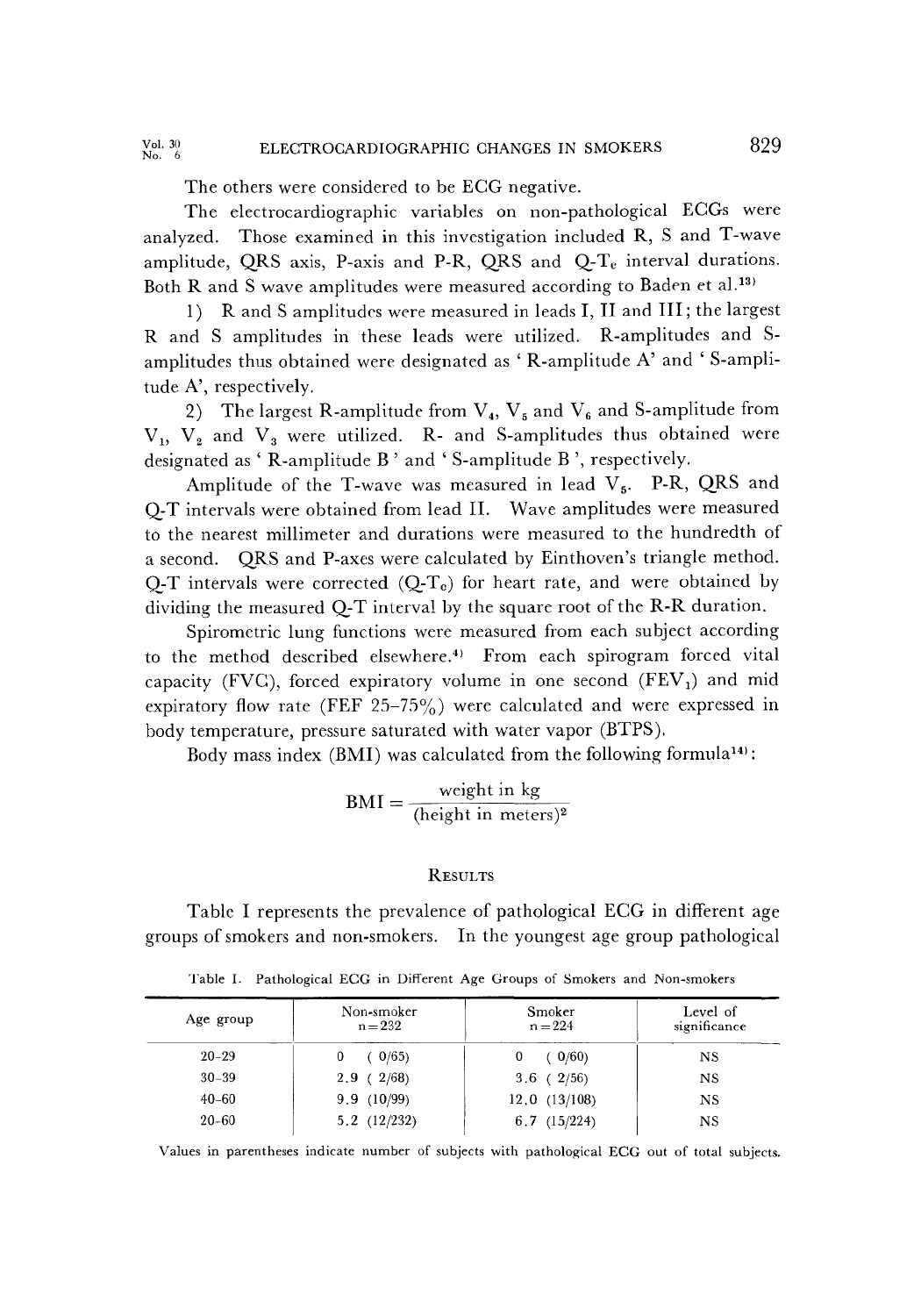Jpn. Heart J.<br>November 1989

| Age<br>group | Category   | n   | Age<br>(yrs)    | Height<br>(c <sub>m</sub> ) | Weight<br>(kg)  |
|--------------|------------|-----|-----------------|-----------------------------|-----------------|
|              | Non-smoker | 65  | $24.5 + 2.94$   | $165, 9 + 6, 21$            | $55.5 + 7.66$   |
| $20 - 29$    | Smoker     | 60  | $25.7 \pm 2.64$ | $166.5 \pm 5.98$            | $54.8 + 6.36$   |
|              | Level of p |     | NS.             | <b>NS</b>                   | NS.             |
|              | Non-smoker | 66  | $36.1 + 2.77$   | $166.0 + 6.66$              | $56.5 + 7.77$   |
| $30 - 39$    | Smoker     | 54  | $35.0 + 2.87$   | $166.2 + 6.32$              | $55.3 + 6.98$   |
|              | Level of p |     | NS.             | NS.                         | <b>NS</b>       |
|              | Non-smoker | 89  | $48.5 + 6.57$   | $166.2 + 6.36$              | $57.7 + 8.51$   |
| $40 - 60$    | Smoker     | 95  | $49.1 + 6.46$   | $165, 3 + 6, 08$            | $56, 2 + 7.06$  |
|              | Level of p |     | NS.             | NS.                         | <b>NS</b>       |
|              | Non-smoker | 220 | $37,7 + 11,36$  | $165, 9 + 6, 16$            | 56.7 $\pm$ 8.02 |
| $20 - 60$    | Smoker     | 209 | $38,7+10,92$    | $165.8 + 6.23$              | $55.6 + 7.25$   |
|              | Level of p |     | <b>NS</b>       | NS.                         | NS              |

Table II. Physical Characteristics and Lung Functions of

Values are mean  $\pm$  SD. NS = non-significant;  $\pm$  BMI = body mass index =  $\frac{g}{(\text{height in cm})^2}$ 

| Age<br>group | Category                           | Heart<br>rate<br>(beats/min)            | P-R<br>interval<br>$(1/100 \text{ sec})$ | $O-T_c$<br>interval<br>$(1/100 \text{ sec})$                                                                                                                            | ORS-<br>duration<br>$(1/100 \text{ sec})$ | ORS-axis<br>(degree)       | P-axis<br>(degree)                                               |
|--------------|------------------------------------|-----------------------------------------|------------------------------------------|-------------------------------------------------------------------------------------------------------------------------------------------------------------------------|-------------------------------------------|----------------------------|------------------------------------------------------------------|
| $20 - 29$    | Non-smoker<br>Smoker<br>Level of p | $75 + 6.00$<br>$76 + 5.59$<br>NS.       | NS.                                      | $13.66 + 1.36$ $38.15 + 1.92$ $7.52 + 0.18$ 67.0 + 20.8 70.6 + 20.6<br>$13.26 + 1.55$   $38.42 + 1.80$   $7.55 + 0.20$   $65.1 + 21.3$   $71.5 + 22.5$<br><b>NS</b>     | NS                                        | NS.                        | NS.                                                              |
| $30 - 39$    | Non-smoker<br>Smoker<br>Level of p | $74 + 6.27$<br>$79 + 6.27$<br>${<}0.01$ | NS.                                      | $14.92 \pm 1.45$ 37.98 $\pm 1.85$ 7.76 $\pm 0.24$ 48.7 $\pm 25.3$ 55.0 $\pm 18.2$<br>$14.32+1.51$   $38.36+1.92$   $7.56+0.18$   $55.2+27.6$   $64.7+19.6$<br><b>NS</b> | NS.                                       | NS.                        | ${<}0.01$                                                        |
| $40 - 60$    | Non-smoker<br>Smoker<br>Level of p | $74 + 6.09$<br>$78 + 5.27$<br>${<}0.01$ | NS.                                      | $16.02+1.73$ 37.99 $\pm 2.10$ 7.88 $\pm 0.28$ 38.3 $\pm 31.5$ 47.3 $\pm 17.4$<br>$15.26 + 1.33$ 38 03 + 1.82 7.62 + 0.19<br><b>NS</b>                                   | NS.                                       | < 0.06                     | $49.7+35.6 57.5+17.2$<br>${<}0.001$                              |
| $20 - 60$    | Non-smoker<br>Smoker<br>Level of p | $74 + 5.25$<br>$78 + 5.66$<br>${<}0.01$ | <b>NS</b>                                | $14.99 + 1.67$ 38.03 + 2.22 7.73 + 0.19<br>$14.44+1.56$ 38.22 $\pm$ 1.45   7.58 $\pm$ 0.20<br><b>NS</b>                                                                 | NS.                                       | $55.5 + 30.2$<br>${<}0.02$ | $49.9 \pm 28.6$ 56.5 $\pm$ 19.32<br>$63.4 + 18.60$<br>${<}0.001$ |

Table III. Mean $\pm$ SD Values of Electrocardiographic Variables for Smokers and Non-smokers of Different Age Groups

ECGs were absent. The prevalence of pathological ECG was slightly higher among smokers  $(6.7\%)$  than non-smokers  $(5.2\%)$ .

Table II describes the physical characteristics and pulmonary functions of smokers and non-smokers of different age groups. It was found that all the physical characteristics were about the same in smokers and non-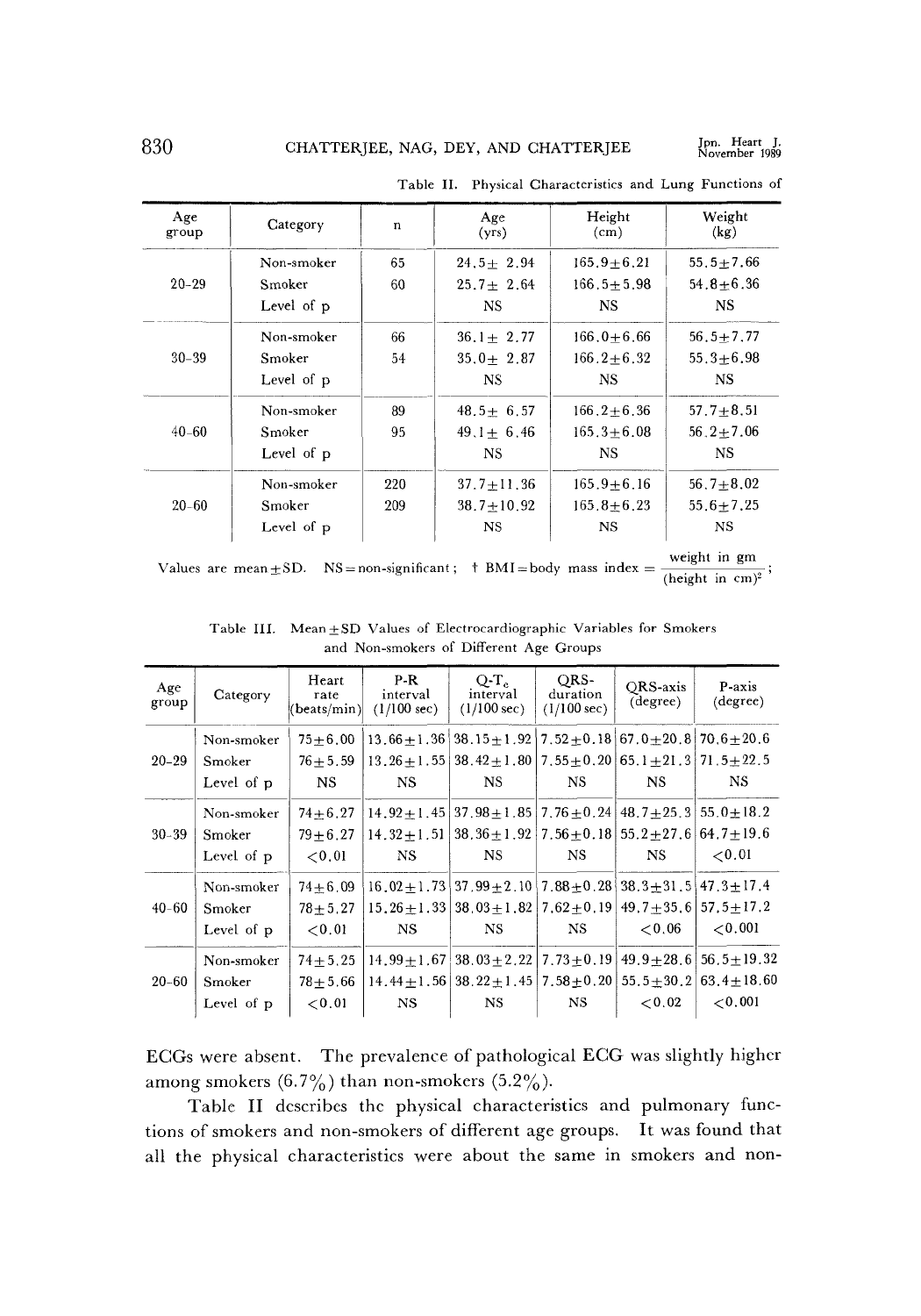| <b>BSA</b><br>$\rm (cm^2)$ | †BMI<br>$(gm/cm^2)$ | $*Pack.$<br>years | FVC(1)           | FEV <sub>1</sub><br>(1) | FEF 25-75%<br>(l/min) |
|----------------------------|---------------------|-------------------|------------------|-------------------------|-----------------------|
| $1.61 + 0.12$              | $2.02 + 0.06$       |                   | $3,926 + 0.62$   | $3,408 + 0.54$          | $272.0 + 69.6$        |
| $1.60 + 0.11$              | $1.98 + 0.07$       | $5.26 + 3.35$     | $3.865 + 0.58$   | $3.194 + 0.52$          | $238.2 + 62.8$        |
| <b>NS</b>                  | NS.                 |                   | NS               | ${<}0.05$               | ${<}0.01$             |
| $1,62+0.12$                | $2.05 + 0.06$       |                   | $3.707 + 0.66$   | $3.095 + 0.57$          | $240.7 \pm 53.3$      |
| $1.61 + 0.10$              | $2.00 + 0.07$       | $12.06 + 8.34$    | $3,589 + 0.59$   | $2.842 + 0.56$          | $198.5 \pm 49.2$      |
| $_{\rm NS}$                | NS.                 |                   | NS.              | ${<}0.02$               | < 0.001               |
| $1.64 \pm 0.13$            | $2.10 \pm 0.09$     |                   | $3,526 + 0.60$   | $2.768 + 0.46$          | $209.5 + 50.2$        |
| $1.62 \pm 0.12$            | $2.05 \pm 0.09$     | $19.11 + 10.62$   | $3.233 + 0.63$   | $2.373 + 0.50$          | $152.1 + 45.6$        |
| <b>NS</b>                  | NS.                 |                   | ${<}0.01$        | ${<}0.001$              | < 0.001               |
| $1,62+0.11$                | $2.05 + 0.08$       |                   | $3.698 + 0.61$   | $3.058 + 0.54$          | $237.3 + 68.7$        |
| $1.61 \pm 0.10$            | $2.01 \pm 0.09$     | $13.31 \pm 9.88$  | $3,526 \pm 0.62$ | $2,730+0.57$            | $189.0 + 65.5$        |
| NS.                        | NS.                 |                   | ${<}0.01$        | ${<}0.001$              | ${<}0.001$            |

Smokers and Non-smokers in Different Age Groups

\* Pack-years=no. of packets of cigarettes consumed per day  $\times$  no. of years of smoking.

| Age<br>group | Category   | R ampli-<br>tude A<br>(mm) | S ampli-<br>tude A<br>(mm) | R ampli-<br>tude B<br>(mm) | S ampli-<br>tude B<br>(mm) | $\rm T_{v5}$<br>amplitude<br>(mm) |
|--------------|------------|----------------------------|----------------------------|----------------------------|----------------------------|-----------------------------------|
| $20 - 29$    | Non-smoker | 11.80 $\pm$ 3.51           | $1,98 + 2,21$              | $17.93 + 6.17$             | $16.21 \pm 4.98$           | $4.83 \pm 2.23$                   |
|              | Smoker     | 11.82 $\pm$ 3.58           | $1.53 + 2.12$              | $17.71 \pm 6.51$           | $17.51 \pm 5.66$           | $6.59 + 2.56$                     |
|              | Level of p | NS                         | <b>NS</b>                  | <b>NS</b>                  | <b>NS</b>                  | NS.                               |
| $30 - 39$    | Non-smoker | $9.71 + 3.87$              | $1.74 \pm 2.07$            | 17.1 $\pm 4.52$            | $13.31 \pm 4.25$           | $4.58 \pm 1.66$                   |
|              | Smoker     | $9.51 + 3.85$              | $1.44 + 2.02$              | $16.65 + 4.31$             | $14.01 + 4.23$             | $4.73 + 1.69$                     |
|              | Level of p | NS.                        | <b>NS</b>                  | NS.                        | NS.                        | NS.                               |
| $40 - 60$    | Non-smoker | $7.40 + 2.95$              | $1.38 + 1.85$              | $15.02 + 4.02$             | $10, 43 + 3, 98$           | $3.60 + 1.35$                     |
|              | Smoker     | 6.52 $\pm$ 2.77            | $1.25 \pm 1.73$            | $14.00 \pm 3.97$           | $10.20 \pm 3.22$           | $3.65 \pm 1.32$                   |
|              | Level of p | ${<}0.05$                  | <b>NS</b>                  | NS.                        | NS.                        | NS.                               |
| $20 - 60$    | Non-smoker | $9.39 \pm 3.47$            | $1.66 \pm 1.55$            | $16.50 + 4.55$             | 13.00 $\pm$ 4.60           | $4.25 \pm 1.86$                   |
|              | Smoker     | $8.81 + 3.37$              | $1.38 + 1.32$              | $15.75 \pm 4.22$           | $14.08 + 5.05$             | 4.77 $\pm$ 2.15                   |
|              | Level of p | NS.                        | ${<}0.05$                  | NS.                        | ${<}0.01$                  | <b>NS</b>                         |

Table IV. Mean + SD Values of Electrocardiographic Variables for Smokers and Non-smokers of Different Age Groups

R amplitude A=the largest R wave amplitude from leads I, II and III; R amplitude  $B=$ the largest R wave amplitude from leads  $V_4$ ,  $V_5$  and  $V_6$ ; S amplitude A=the largest S wave amplitude from leads I, II and III; S amplitude  $B$ =the largest S wave amplitude from leads  $V_1$ ,  $V_2$  and  $V_3$ ;  $T_{\nu 5}$  amplitude=T wave amplitude from lead  $V_5$ .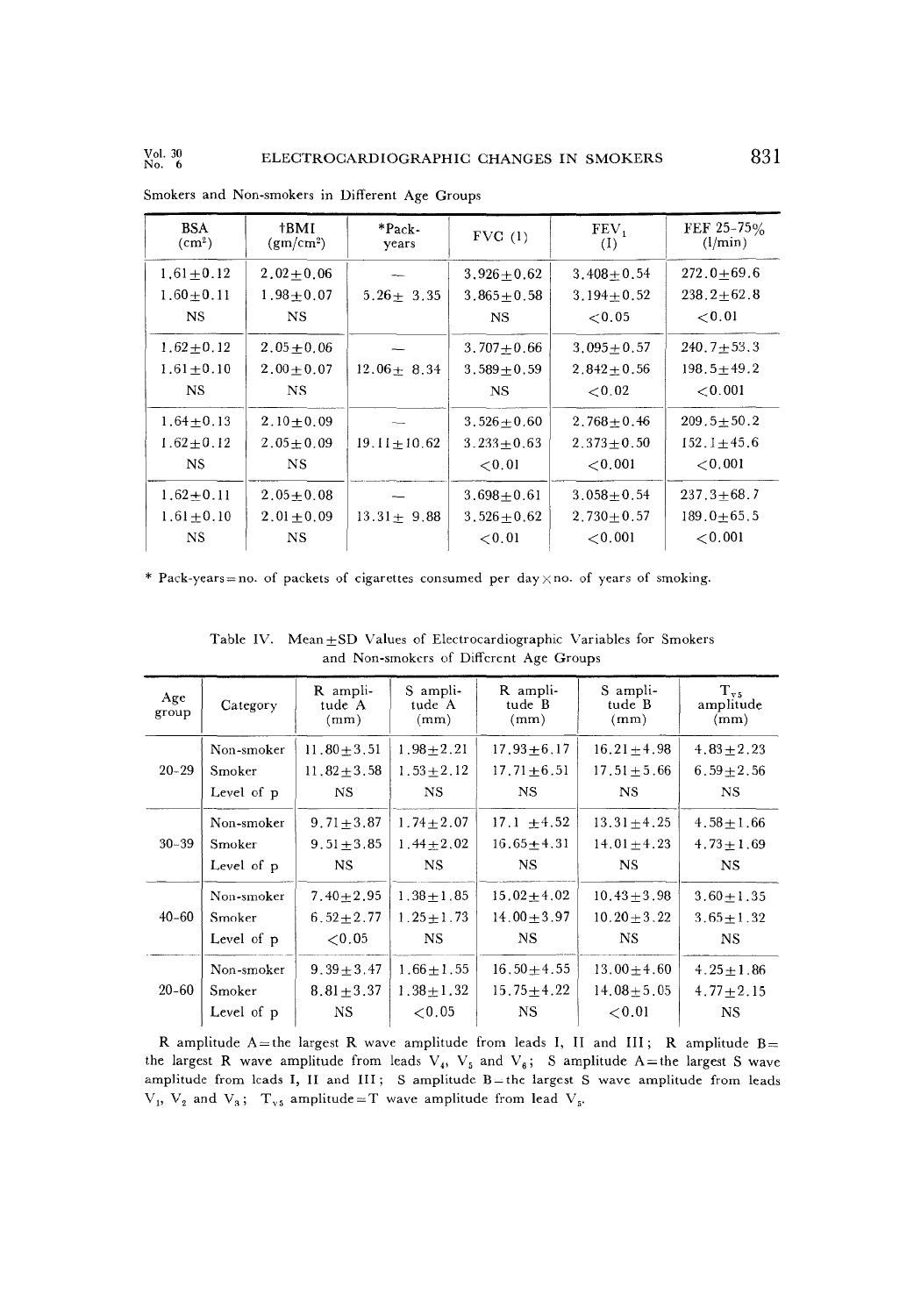

Fig.1. Relationship of different electrocardiographic wave amplitudes to age in smokers and non-smokers. Regression lines for smokers and nonsmokers are shown.

smokers. Lung function variables were significantly lower in smokers in respect to their non-smoking counterparts  $(p<0.01)$  in almost all age groups.

Tables III and IV represent the electrocardiographic variables of smokers and non-smokers. Analysis of variance revealed that P-axis, QRSaxis and S-wave differed significantly between smokers and non-smokers. ' R-wave amplitude A' was significantly lower in smokers in the age group of 40-60 years ( $p < 0.05$ ). No significant difference was noted for 'R-amplitude B' between smokers and non-smokers. The S-wave amplitude obtained from limb leads (S-wave amplitude A) was significantly lower in smokers of all ages combined (20-60 years) while the S-wave amplitude obtained from precordial leads was significantly higher in the smokers aged 20- 60 years. In other age groups, although R and S (S-amplitude A) waves were found to be lower in smokers, these differences did not achieve significance. T-wave amplitude was relatively higher in smokers, but with in-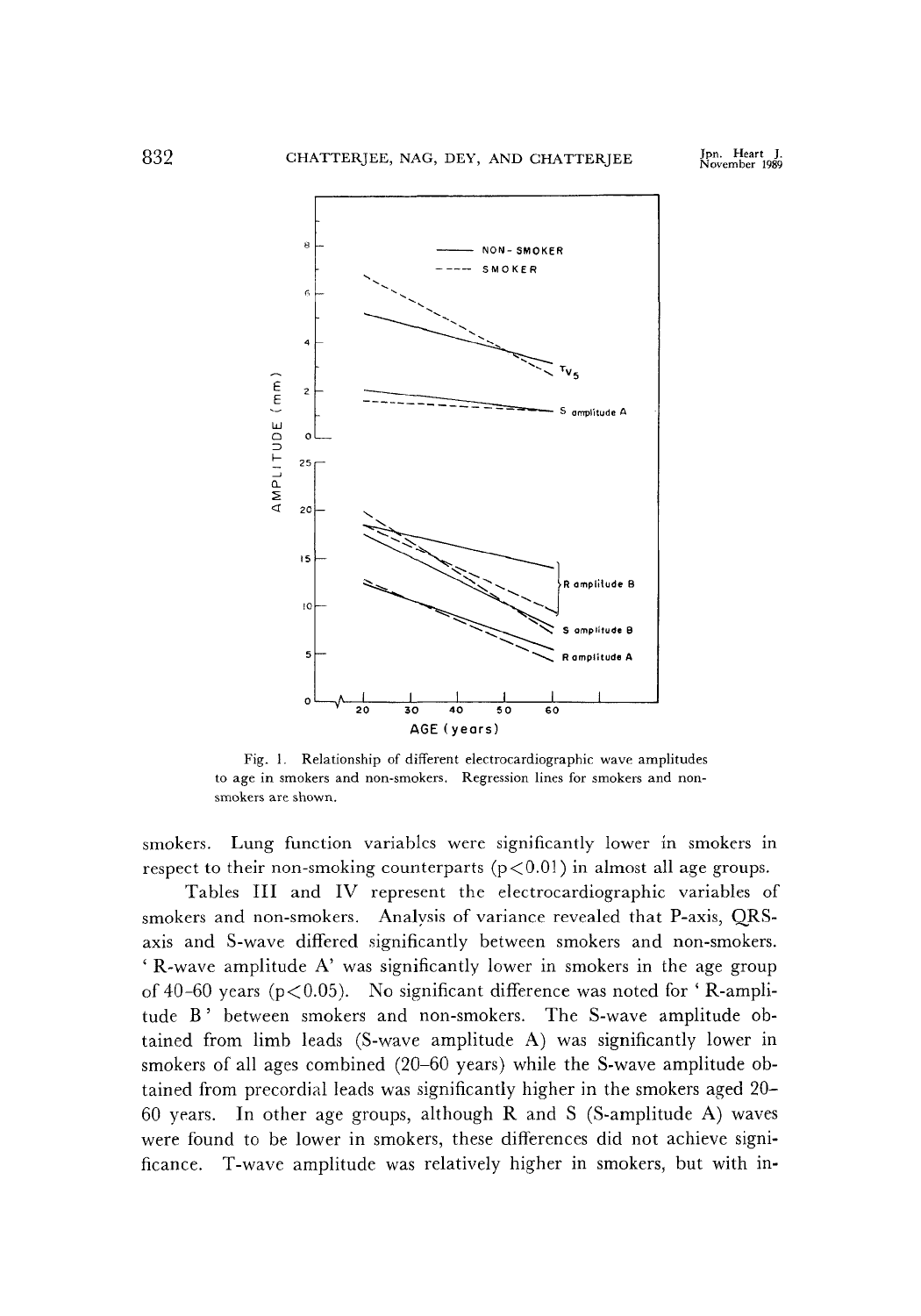

Fig.2. Relationship of P- and QRS-axes to age in smokers and nonsmokers. Regression lines of smokers and non-smokers are shown.

crease of age T-wave amplitude showed a greater fall in this group. Heart rates were significantly higher in smokers. P-R interval was relatively shorter in smokers.  $Q-T_c$  interval and  $QRS$  duration did not show any significant difference.

Figures 1 and 2 represent the relationship of age to different electrocardiographic wave amplitudes, P-axis and QRS-axis. It was observed that with the increase of age, the wave amplitudes declined faster in smokers. Shifting of P and QRS axes to the left with increasing age was faster in nonsmokers. The relationship of these waves to pack years of smoking (packyears=no. of packets (20's) smoked a day  $\times$  duration of smoking in years) is graphically shown in Fig.3. It reveals that these measurements were decreased with the increase in amount of cigarettes consumed. P and QRSaxes were found not to be related to pack-years of smoking. The relationships of electrocardiographic variables to body mass index (BMI) are shown in Figs.4 and 5, which demonstrate that with an increase of physical charac-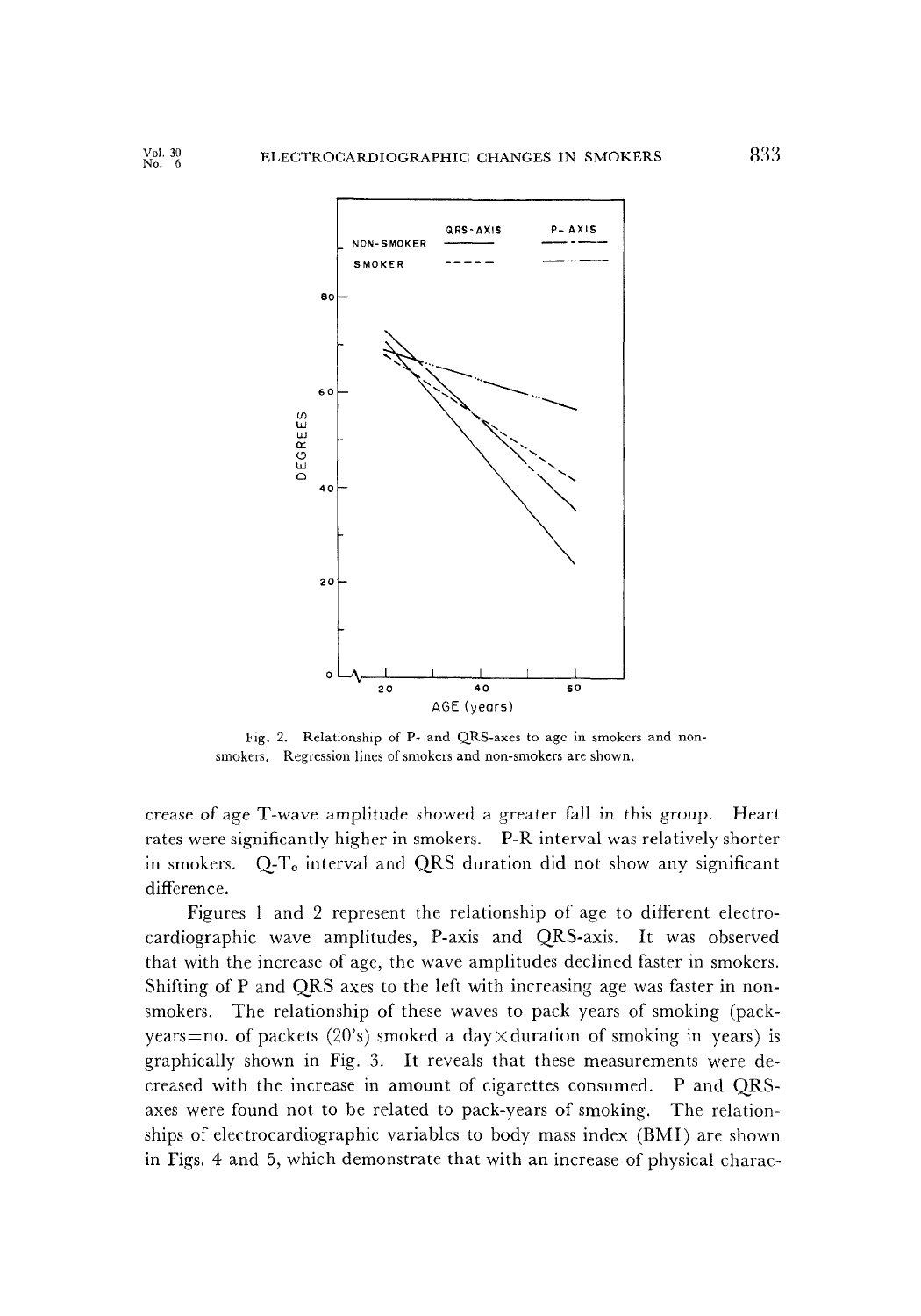

Fig.3. Relationship of different electrocardiographic wave amplitudes to pack-years of smoking (pack-years=no. of packets (20's) smoked a day  $\times$ duration of smoking in years).



Fig.4. Relationship of different wave amplitudes to BMI (regression lines are shown).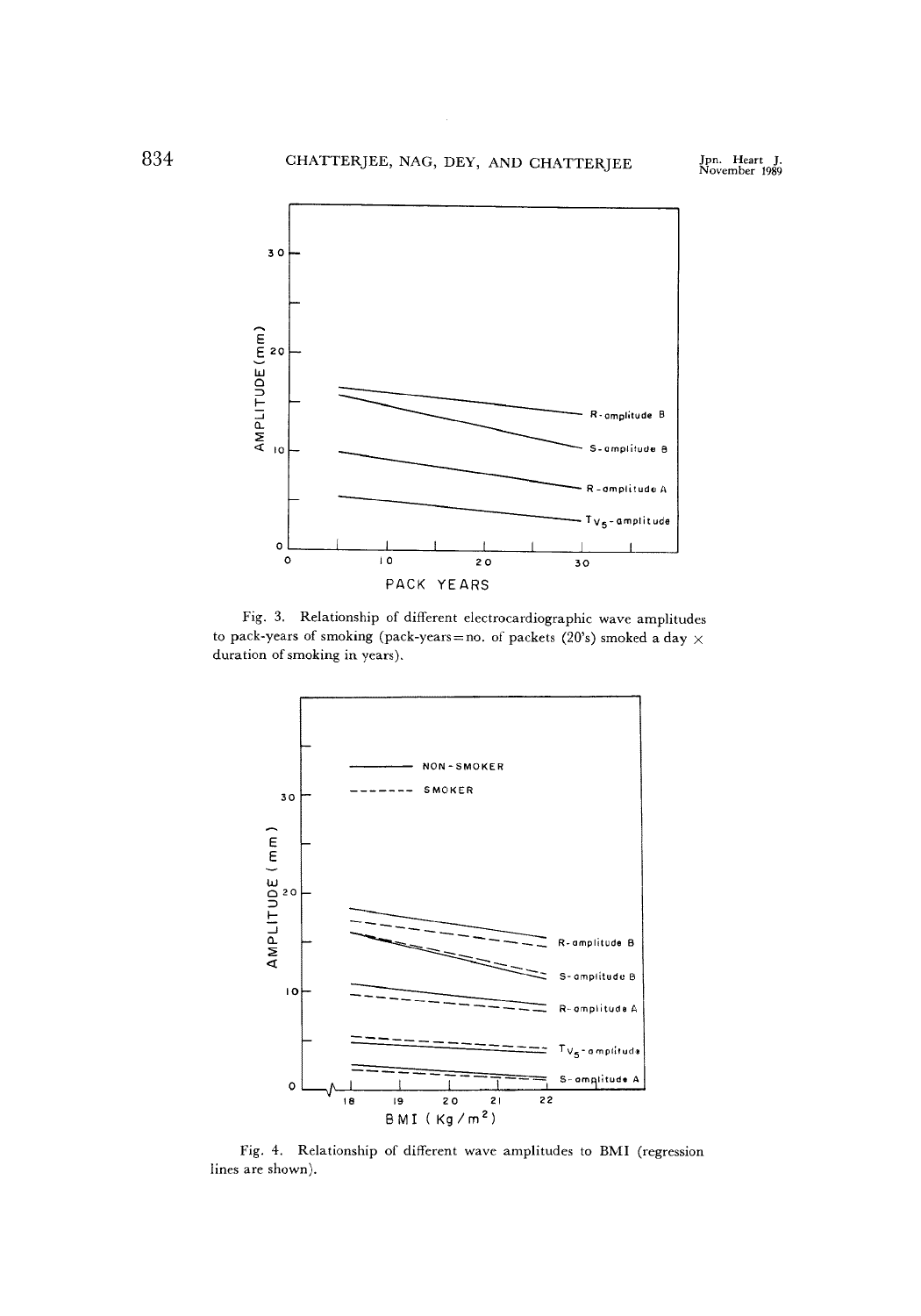

Fig.5. Relationship of P- and QRS-axes to BMI (regression lines are shown).

teristics, these measures were decreased. The correlation coefficients of different wave variables with pulmonary function measurements were found to be insignificant and hence are not related to each other.

#### **DISCUSSION**

On the basis of data collected from 232 non-smokers and 224 smokers certain cross sectional smoking differences were observed. Among these subjects 5.2% of non-smokers and  $6.7\%$  of smokers had pathological ECGs. This difference between the 2 categories of subjects was not significant and in the youngest age group it was not present at all. Erikssen and Enger<sup>15)</sup> reported a higher prevalence of pathological ECG in comparison to the present study. They reported the presence of pathological ECG in 10.4% and  $13.3\%$  of non-smokers and smokers, respectively. The comparatively lower prevalence of pathological ECG in our subjects might be due to the exclusion of subjects with a known history of cardiovascular diseases from the present study.

The non-pathological ECGs of healthy male smokers  $(n=209)$  and healthy male non-smokers  $(n=220)$  were analyzed for different electrocardiographic variables with the greatest care. Analysis of data revealed that smokers were comparable to non-smokers for their mean age, height, body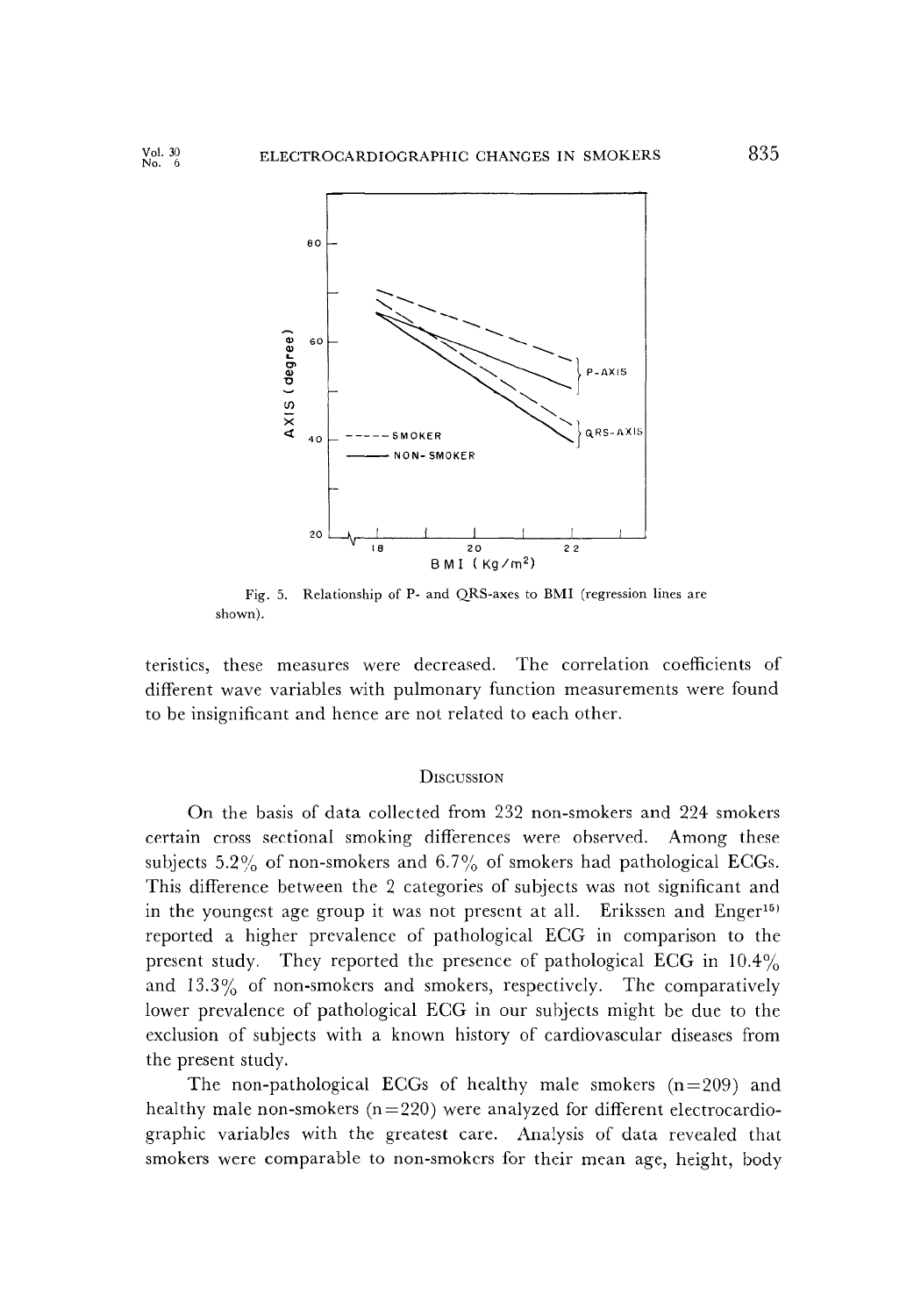weight, body mass index (BMI) and body surface area.

It was observed that the P-R interval was shorter in smokers than in non-smokers. The interval duration measurements are representative of the conduction time of electrical currents in the heart. In the present study smokers had higher resting heart rates than non-smokers. Similar results were also reported by Goldbeust and Medalic.<sup>16)</sup> This higher resting heart rate may account wholly or in part for the difference noted in P-R interval between smokers and non-smokers. P-R interval was found to be related to age. It increased with age and the rate of increase was higher in nonsmokers than in smokers. This can be explained on the basis of an increase in resting heart rate in smokers with increasing age. It was not found to be correlated with body mass index, hence it was not related to obesity.

In most of the leads, the R-wave is the largest positive deflection reflecting the electrical activity of the heart that occurs during ventricular depolarization. The S-wave signals the end of depolarization. Two studies have reported lower R and S wave amplitudes in older individuals suggesting that there is less ventricular electrical force in the heart with increasing age.<sup>2),11)</sup> The present findings for R and S waves are in agreement with these observations. There was a significant difference in S-amplitude between smokers and non-smokers in the 20-60 year age range. The higher rate of decline of R-wave and S-wave (S-amplitude B) with the increase of age in smokers (Fig.1) and the significant negative correlation of these waves to pack years of smoking suggest that the effect of aging on these waves are modified by smoking. BMI was correlated positively to these two variables. This indicates that overweight persons would show low R and S amplitudes on their electrocardiogram.

From the previous studies it is known that T-wave amplitude diminishes with the advancement of age.<sup>17),18)</sup> The present study also revealed a decrease in the T-wave amplitude with an increase in age, suggesting a diminution of repolarization current with age. It was observed that smoking modifies the effect of aging on the T-wave (Fig.1). The higher rate of decline of T-wave amplitude with age in smokers and its significant negative correlation with pack-years of smoking suggest that smoking enhances the age-related change of this variable. Previous studies also reported that T-wave amplitude is affected by smoking.11),13),19)

The mechanism by which R, S and T wave amplitudes decrease more in smokers with an increase in age is not clear. It is thought that smoking has a direct effect on ventricular electrical activity. An alternative explanation is that smoking results in an acceleration of atherosclerosis, which in turn leads to non-specific R, S and T-wave changes. One previous study has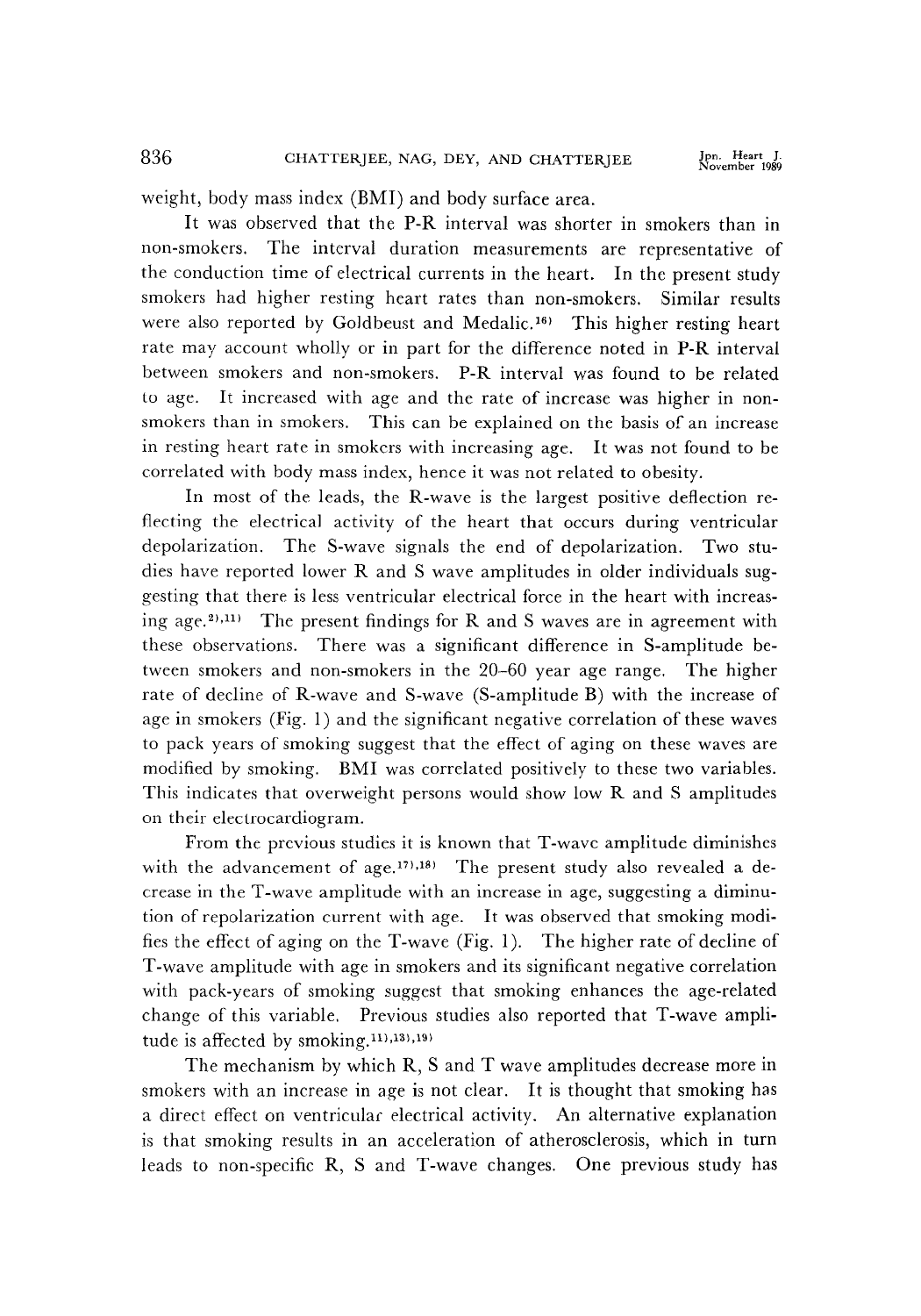reported an increase in chest circumference in normal smoking men with an increase in age.20) This is thought to result from an increase in lung compliance. Increased chest size and hence increased distance of the heart from the chest wall and elongation of the heart within the chest, could potentially explain the decrease in ventricular electrical forces for both depolarization and repolarization. Though BMI was significantly associated with R, S and T-wave amplitudes, the differences in these waves between smokers and non-smokers cannot be attributed to BMI as both groups were matched for their BMI and body weight.

The QRS axis of the subjects shifted to the left with an increase of age (Fig. 2). This is consistent with the observations made by others.<sup>13),21)-23)</sup> The present study revealed a significant difference in QRS-axis between smokers and non-smokers  $(p<0.02)$ . In non-smokers the frontal axis was more leftward than that in their smoker counterparts. The rate of shift of this axis towards the left with increasing age was found to be lower in the smokers than in the non-smokers (Fig.2). The P-axis reflected a result similar to that of the QRS-axis. One previous study reported that the Paxis was shifted more towards the right in smokers than in non-smokers.<sup>24)</sup> Our results are in accordance with the above findings.

These findings indicate that the age-related change in the QRS-axis was affected by smoking which might have a tendency to shift the axis towards the right. Body mass index showed a negative correlation with the QRS and P axes. The greater the body weight the greater the shift of the axis to the left. The reason for this shift is probably as follows. The presence of obesity or a large gain in weight would lead to increased abdominal girth and the presence of a higher hemidiaphragm.22) This, in turn, would produce a mechanical effect on the heart resulting in a left axis shift. Our results as well as those of others seem to confirm the above view.21)

Although in smokers as a group, a change in electrocardiographic variables was noticed, it was not present in each individual. Some of them exhibited ECG patterns similar to those of non-smokers.

In the present study, an attempt was made to correlate pulmonary function measurements that reflect airway obstructions in the subjects to electrocardiographic variables. Forced vital capacity (FVC), forced expiratory volume in one second  $(FEV_1)$  and maximum mid expiratory flow rate (FEF 25-75%) did not show any relation to electrocardiographic variables. Electrocardiograms were reported to have excellent correlation with pulmonary functions in patients with obstructive pulmonary diseases.<sup>6)-8)</sup> But, from the present study it seems that normal or healthy individuals with normal lung function do not reveal a significant association between lung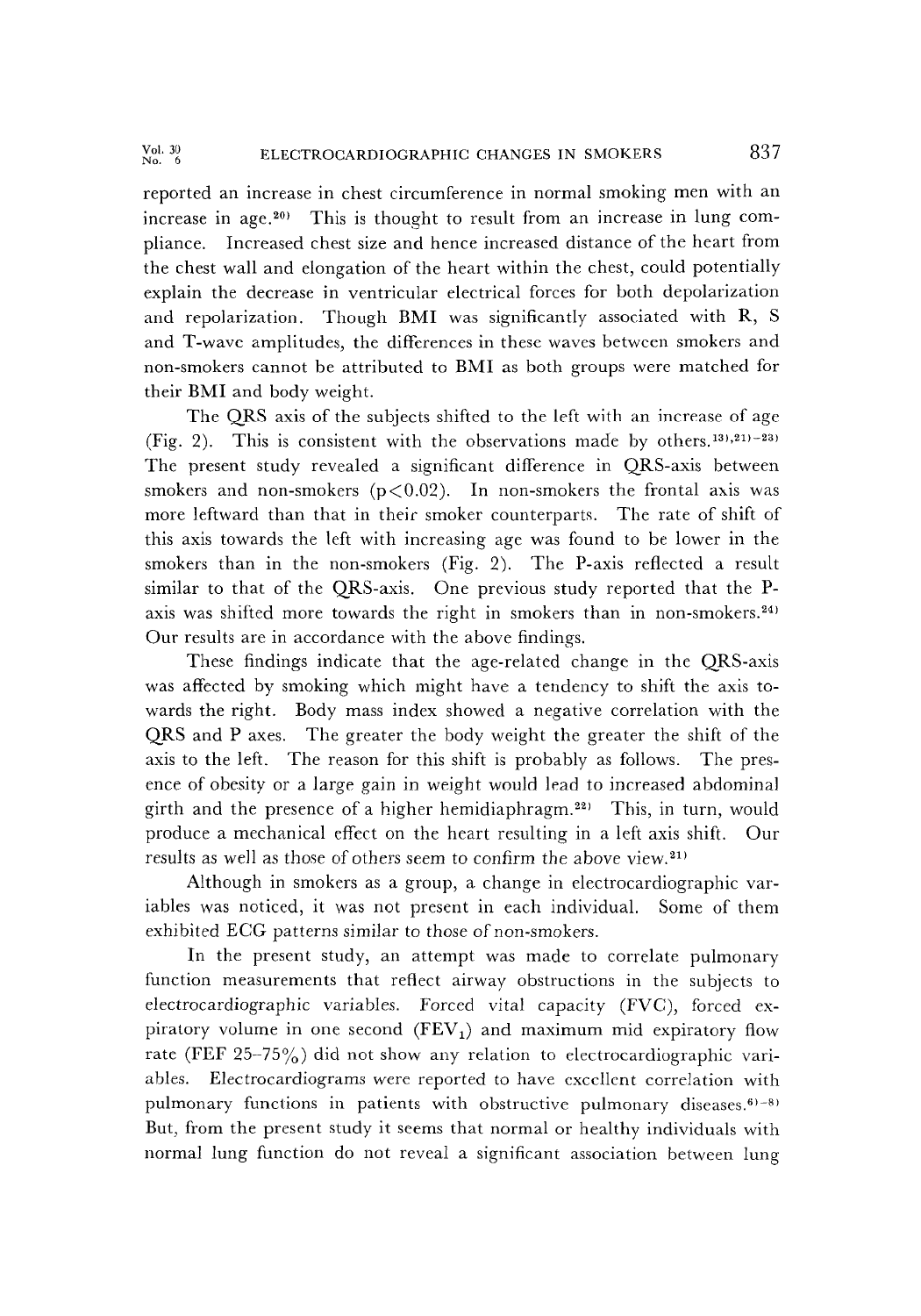function and electrocardiographic changes.

#### **ACKNOWLEDGMENT**

The authors arc highly indebted to the Indian Council of Medical Research, New Delhi for providing financial assistance to Samir Kumar Nag, Senior Research Fellow.

#### **REFERENCES**

- 1. U.S. Department of Health and Human Services: The health consequences of smoking: Cardiovascular disease. A report of the Surgeon General, U.S. Dept. of Health and Human Services, Public Health Service, Office of the Assistant Secretary for Health, Office on Smoking and Health, 1983
- 2. U.S. Department of Health and Human Services: The health consequences of smoking: Chronic obstructive lung diseases. A report of the Surgeon General, U.S. Dept. of Health and Human Services, Public Health Service, Office of the Assistant Secretary for Health, Office on Smoking and Health, 1984
- 3. Chatterjee S, Dey SK, Nag SK: Aerobic capacity of smokers of different age groups. Jpn J Physiol 37: 837, 1987
- 4. Chatterjee S, Nag SK, Dey SK: Spirometric standards of non-smokers and smokers of India. Jpn J Physiol 38: 283, 1988
- 5. Chatterjee S, Dey SK, Nag SK: Blood pressure and electrocardiographic changes following single cigarette smoking in non-smokers of both sex and male smokers. Ind J Physiol & Allied Sci 39: 111, 1981
- 6. Spodick DH, Hauger-Klevene JH, Tyler JM, Muench H, Dorr CA: The electrocardiogram in pulmonary emphysema. Relationship of characteristic electrocardiographic findings to severity of diseases as measured by the degree of airway obstruction. Am Rev Resp Dis 88: 14, 1963
- 7. Shmock CL, Mitchell RS, Pomeranz B, Pryor RMJC: The electrocardiogram in chronic obstruction. The role of bronchitis and emphysema. Chest 60: 335, 1971
- 8. Chapman TT: Lung function tests. A 'vertical' P-wave axis in the electrocardiogram. Thorax 29: 106, 1974
- 9. Rose GA, Blackburn H, Gillum RF, Prineas RJ: Cardiovascular survey methods. World Health Organization, Geneva, Monograph Series No.56, 1982
- 10. Morris JF, Koski A, Johanson LC: Spirometric standards for healthy non-smoking adults. Am Rev Resp Dis 103: 57, 1971
- 11. Bell B, Rose CL, Damon A: The normative aging study: An interdisciplinary and longitudinal study of health and aging. Aging Hum Dev 3: 5, 1972
- 12. Pipberger HV: American Heart Association Committee on Electrocardiography: Recommendations for standardization of leads and of specifications for instruments in electrocardiography. Circulation 52: 11, 1975
- 13. Baden L, Weiss ST, Thomas HE, Sparrow D: Smoking status and the electrocardiogram: A cross sectional and longitudinal study. Arch Environ Health 37: 365, 1982
- 14. Bray GA: Definitions, measurements and classification of syndrome of obesity. Int J Obes 2: 99, 1978
- 15. Erikssen J, Enger S: The effect of smoking on selected coronary heart disease risk factors in middle aged men. Acta Med Scand 203: 612, 1978
- 16. Goldbeust U, Medalic JH: Characteristics of smokers, non-smokers and ex-smokers among 10,000 adult males in Israel. Am J Epidemiol 105: 75, 1977
- 17. Pipberger HV, Goldman MJ, Littman D, Murphy GP, Cosma J, Synder JR: Correlations